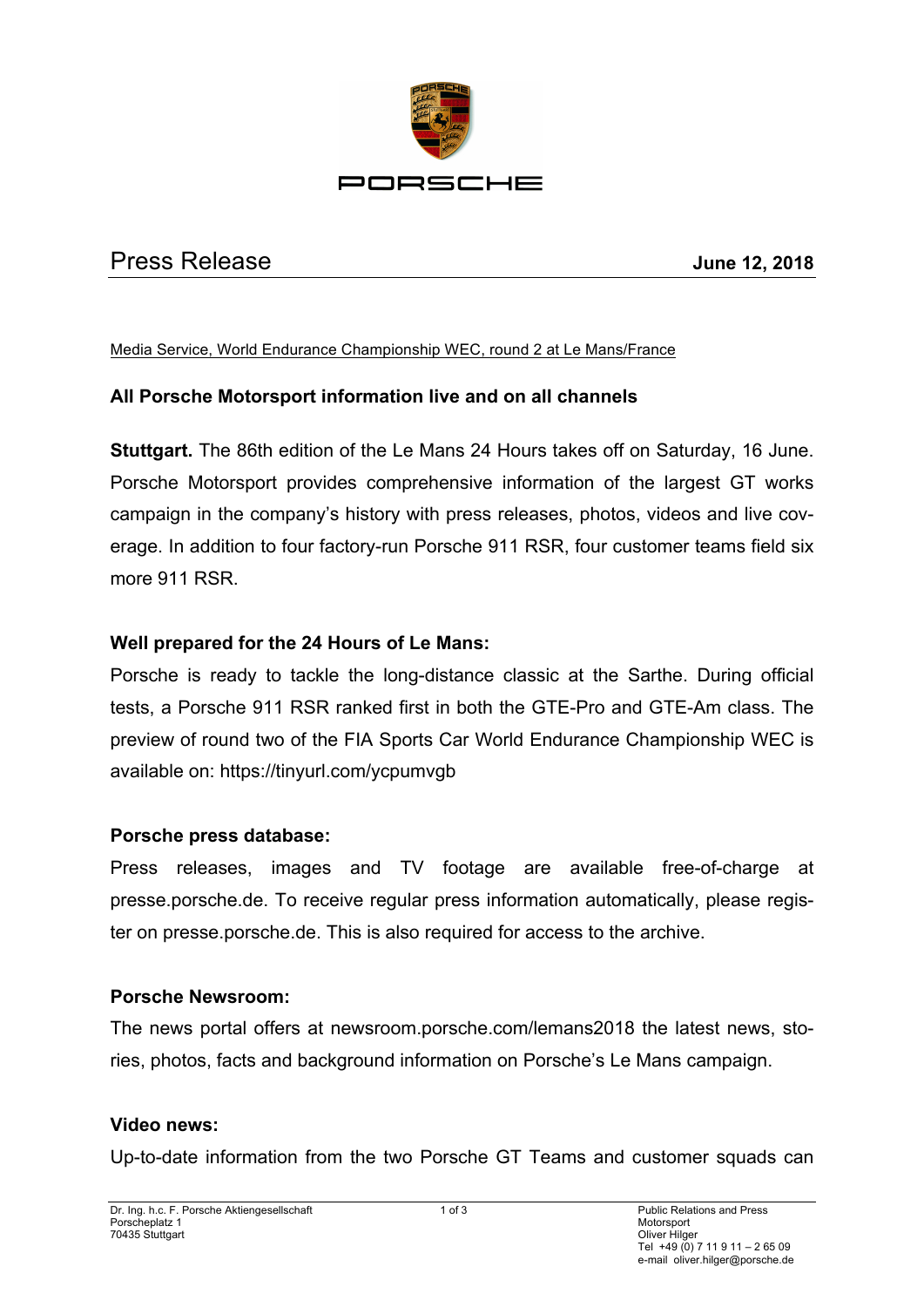be found on www.vimeo.com/porschenewsroom.

#### **Porsche Motorsport on social media:**

All sessions and preparations are covered on the Twitter channel @PorscheRaces. Information, photos and videos from the race as well as a look behind the scenes of the Porsche teams are offered here. On the Instagram account @porsche\_newsroom the latest photos and videos will be uploaded constantly.

#### **TV coverage and live streaming:**

Eurosport 1 broadcasts the 24-hour race live and free-to-view. The TV channel also airs the free practice and qualifying sessions. These live broadcasts are supplemented by background reports and race analyses from Tom Kristensen. Using virtual tools, the Le Mans record winner provides a commentary of the race action. Sport1 televises highlights of the Le Mans 24-hour race in a 60-minute programme on Monday, 18 June, from 23:00 hrs. This sports channel also provides online clips of the race at www.sport1.de. The FIA WEC App is free in its basic version. For a fee, however, the app offers a live stream of the 24-hour race.

#### **The schedule:**

Wednesday, 13 June 16:00-20:00 Free practice 22:00-00:00 Qualifying 1

Thursday, 14 June 19:00-21:00 Qualifying 2 22:00-00:00 Qualifying 3

Friday, 15 June 17:00-18:30 Drivers' parade in downtown Le Mans